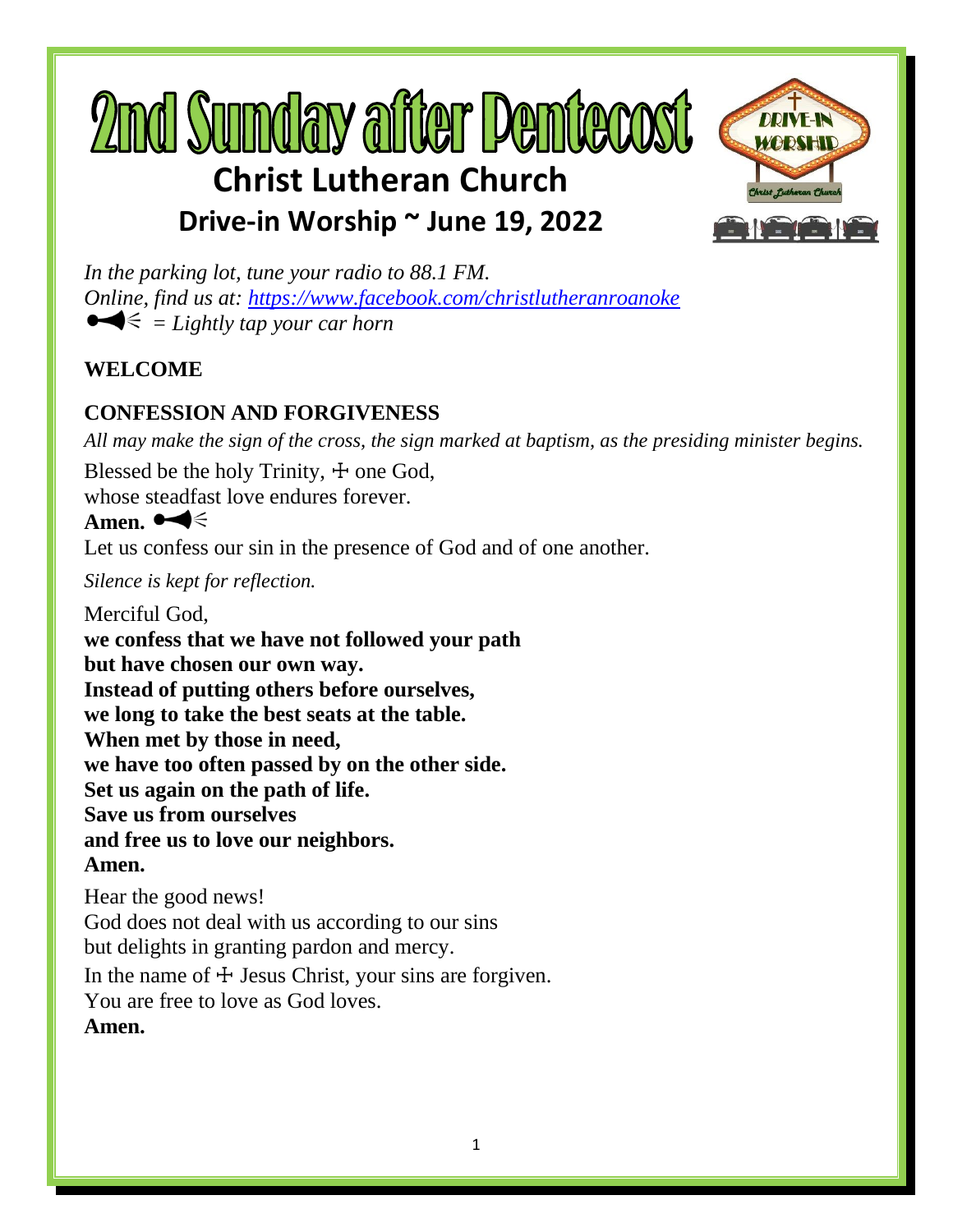

#### **GREETING**

The Grace of our Lord Jesus Christ, the love of God, and the communion of the Holy Spirit be with you all. **And also with you.**

## **PRAYER OF THE DAY**

O Lord God, we bring before you the cries of a sorrowing world. In your mercy set us free from the chains that bind us, and defend us from everything that is evil, through Jesus Christ, our Savior and Lord. **Amen.**

## **READING: Isaiah 65:1-9**

<sup>1</sup>I was ready to be sought out by those who did not ask, to be found by those who did not seek me.

I said, "Here I am, here I am," to a nation that did not call on my name.

 $2I$  held out my hands all day long to a rebellious people, who walk in a way that is not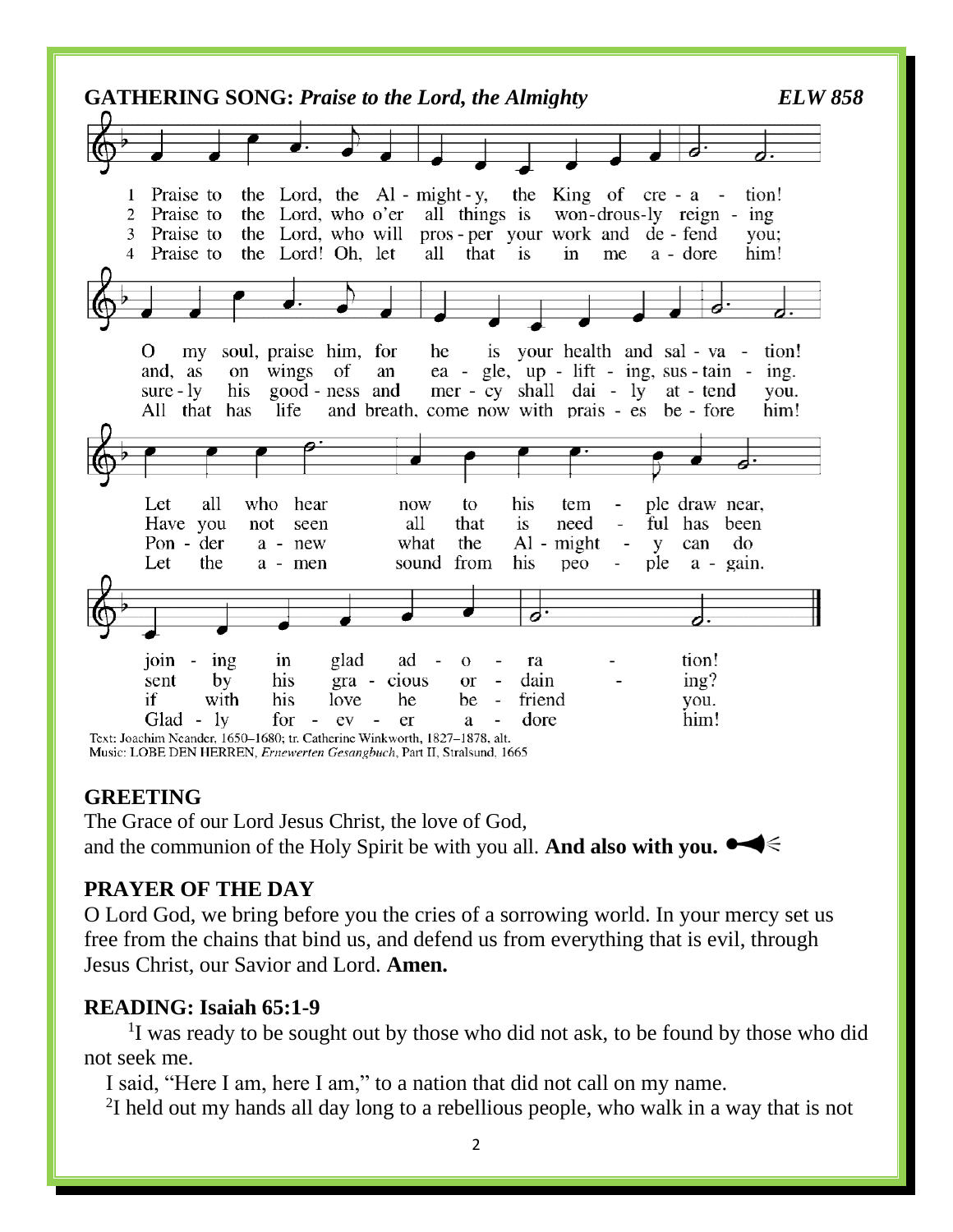good, following their own devices;

 $3a$  people who provoke me to my face continually, sacrificing in gardens and offering incense on bricks; <sup>4</sup>who sit inside tombs, and spend the night in secret places; who eat swine's flesh, with broth of abominable things in their vessels; <sup>5</sup> who say, "Keep to yourself, do not come near me, for I am too holy for you." These are a smoke in my nostrils, a fire that burns all day long. <sup>6</sup>See, it is written before me:

I will not keep silent, but I will repay; I will indeed repay into their laps <sup>7</sup>their iniquities and their ancestors' iniquities together, says the LORD;

because they offered incense on the mountains and reviled me on the hills,

I will measure into their laps full payment for their actions.

<sup>8</sup>Thus says the LORD:

As the wine is found in the cluster, and they say, "Do not destroy it, for there is a blessing in it," so I will do for my servants' sake, and not destroy them all.

<sup>9</sup>I will bring forth descendants from Jacob, and from Judah inheritors of my mountains; my chosen shall inherit it, and my servants shall settle there.

The Word of the Lord. Thanks be to God.  $\blacktriangleleft \leq$ 

#### **GOSPEL READING: Luke 8:26-39**

The Holy Gospel according to Luke, the 8<sup>th</sup> chapter. **Glory to you, O Lord.**

<sup>26</sup>Then [Jesus and his disciples] arrived at the country of the Gerasenes, which is opposite Galilee.  $27$ As he stepped out on land, a man of the city who had demons met him. For a long time he had worn no clothes, and he did not live in a house but in the tombs. <sup>28</sup>When he saw Jesus, he fell down before him and shouted at the top of his voice, "What have you to do with me, Jesus, Son of the Most High God? I beg you, do not torment me"—  $29$ for Jesus had commanded the unclean spirit to come out of the man. (For many times it had seized him; he was kept under guard and bound with chains and shackles, but he would break the bonds and be driven by the demon into the wilds.) <sup>30</sup>Jesus then asked him, "What is your name?" He said, "Legion"; for many demons had entered him. <sup>31</sup>They begged him not to order them to go back into the abyss.

 $32$ Now there on the hillside a large herd of swine was feeding; and the demons begged Jesus to let them enter these. So he gave them permission. <sup>33</sup>Then the demons came out of the man and entered the swine, and the herd rushed down the steep bank into the lake and was drowned.

<sup>34</sup>When the swineherds saw what had happened, they ran off and told it in the city and in the country. <sup>35</sup>Then people came out to see what had happened, and when they came to Jesus, they found the man from whom the demons had gone sitting at the feet of Jesus, clothed and in his right mind. And they were afraid. <sup>36</sup>Those who had seen it told them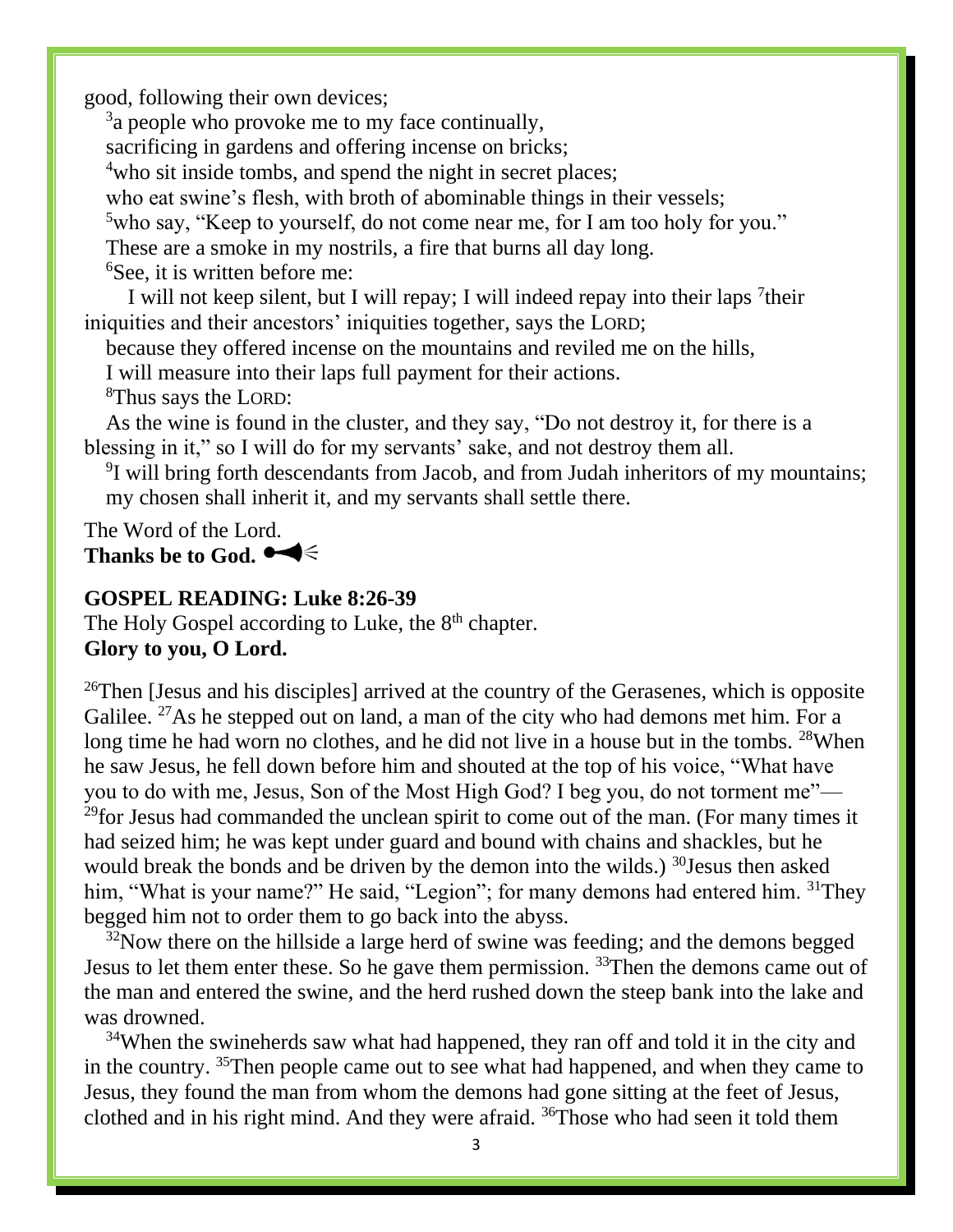how the one who had been possessed by demons had been healed. <sup>37</sup>Then all the people of the surrounding country of the Gerasenes asked Jesus to leave them; for they were seized with great fear. So he got into the boat and returned. <sup>38</sup>The man from whom the demons had gone begged that he might be with him; but Jesus sent him away, saying, <sup>39"</sup>Return to your home, and declare how much God has done for you." So he went away, proclaiming throughout the city how much Jesus had done for him.

The Gospel of the Lord. **Praise to you, O Christ.**

# **SERMON**

## **SONG OF THE DAY:** God of Grace & God of Glory **ELW 705**

*See page7*

# **PRAYERS OF INTERCESSION**

United in Christ and guided by the Spirit, we pray for the church, the creation, and all in need.

*A brief silence.*

Holy God, you hear the cries of those who seek you. Equip your church with evangelists who reveal the continuous call of your outstretched hands and your promises of a home in you. God of grace, **hear our prayer.**

You hear the cries of the earth. Restore places where land, air, and waterways have been harmed. Guide us to develop and implement sources of energy and food production that do not destroy the earth. God of grace, **hear our prayer.**

You hear the cries of those who are marginalized or cast out. On this Juneteenth observance, guide us continually toward the end of oppression in all its forms, especially white supremacy. Bring true freedom and human flourishing to all your beloved children. God of grace, **hear our prayer.**

You hear the cries of those who suffer. Come to the aid of all who are homeless, naked, hungry, and sick (*especially*). Bring peace to any experiencing mental illness, that they can clearly recognize your loving presence. God of grace, **hear our prayer.**

You hear the cries of those who celebrate and those who grieve on this Father's Day. Nurture mutual love and tender care in all relationships. Comfort those for whom this day brings sadness or longing. God of grace, **hear our prayer.**

We give thanks for the faithful departed whose lives proclaimed all you had done for them (*especially*). At the last, unite us with them as we make our home in you. God of grace, **hear our prayer.**

God of every time and place, in Jesus' name and filled with your Holy Spirit, we entrust these spoken prayers and those in our hearts into your holy keeping. **Amen.**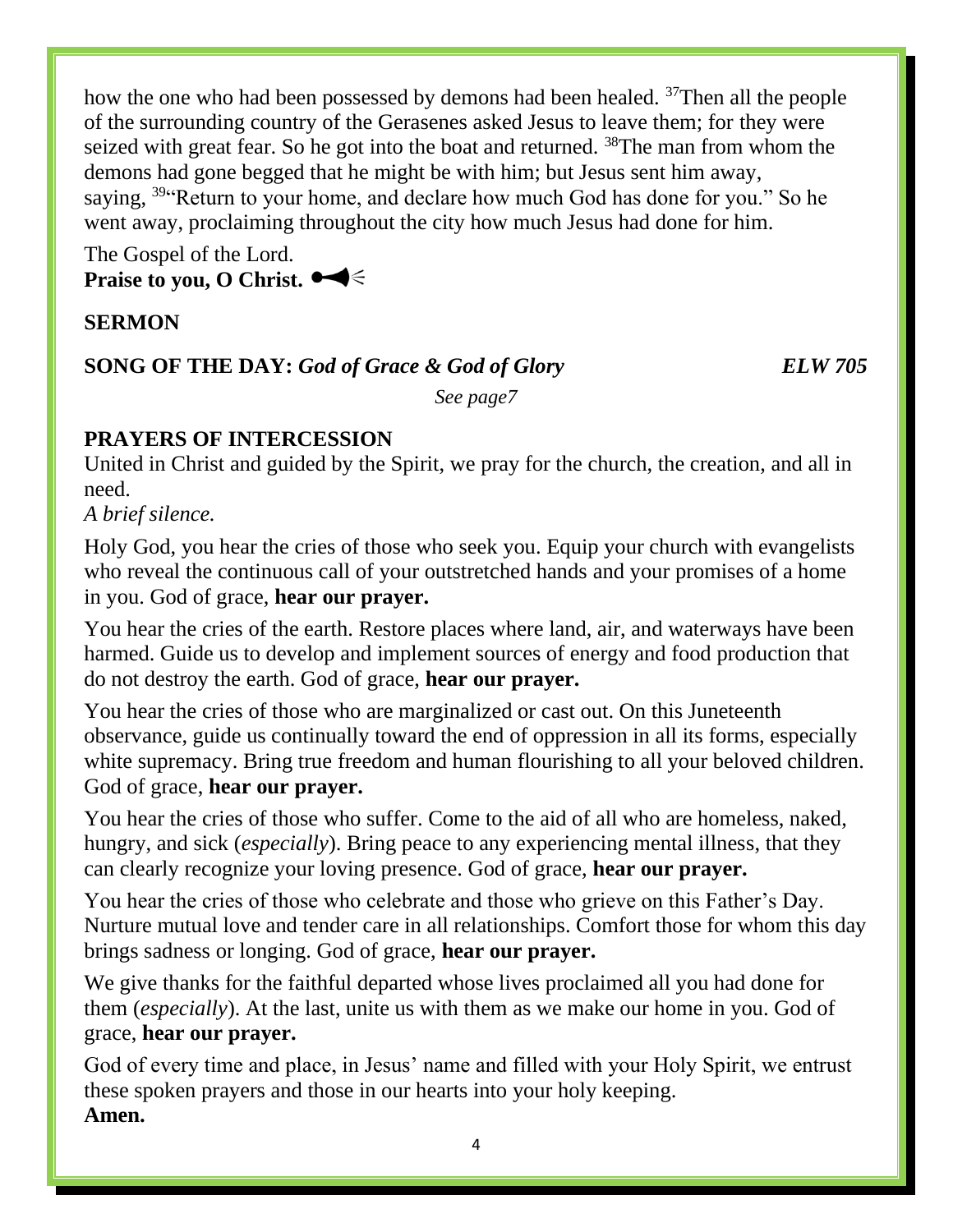# **SHARING THE PEACE**

The peace of the Lord be with you always. **And also with you.**

*Greet those in your vehicle with these or similar words: "Peace be with you." Share the peace with others by waving and turning on your windshield wipers.* 



# **GREAT THANKSGIVING**

The Lord be with you. **And also with you.** Lift up your hearts. **We lift them to the Lord.** Let us give thanks to the Lord our God. **It is right to give our thanks and praise.**

Holy, living, and loving God, we give you thanks, and we praise you for creating the heavens and the earth.

We bless you for bringing Noah and his family through the waters of the flood, for freeing your people Israel from the bonds of slavery, and for sending your Son to be our Redeemer.

We give you thanks for Jesus who, living among us, healed the sick, fed the hungry, and with a love stronger than death, gave his life for others.

In the night in which he was betrayed, our Lord Jesus took bread, and gave thanks; broke it, and gave it to his disciples, saying: Take and eat; this is my body, given for you. Do this for the remembrance of me.

Again, after supper, he took the cup, gave thanks, and gave it for all to drink, saying: This cup is the new covenant in my blood, shed for you and for all people for the forgiveness of sin. Do this for the remembrance of me.

Remembering, therefore, his life-giving death and glorious resurrection, we await your promised life for all this dying world.

Breathe your Spirit on us and on this bread and cup; carry us in your arms from death to life, that we may live as your chosen ones, clothed in the righteousness of Christ.

Through him all honor and glory is yours, Almighty Father, with the Holy Spirit, in your holy Church, both now and forever. **Amen.**

## **LORD'S PRAYER**

Gathered into one by the Holy Spirit, let us pray as Jesus taught us.

**Our Father, who art in heaven, hallowed be thy name, thy kingdom come, thy will be done, on earth as it is in heaven. Give us this day our daily bread; and forgive us our trespasses, as we forgive those who trespass against us; and lead us not into temptation, but deliver us from evil. For thine is the kingdom, and the power, and the glory, forever and ever. Amen.**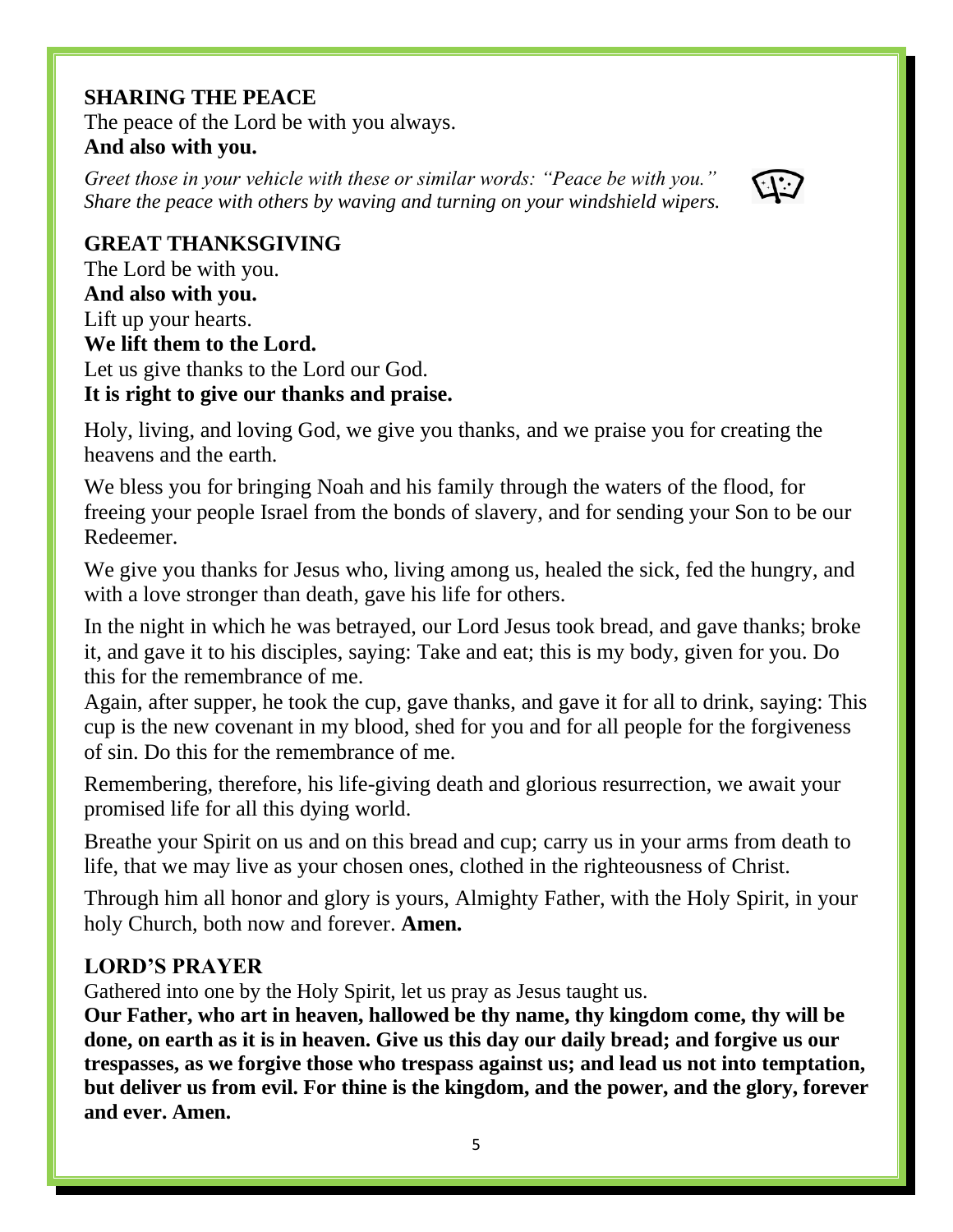# **INVITATION TO COMMUNION**

In Christ's presence there is fullness of joy. Come to the banquet. **Thanks be to God.**

*All baptized Christians are invited to receive the sacrament of our Lord's body and blood. \*You may use any bread or crackers and wine or juice.* 

*\*If others are with you, you may take turns sharing the bread and wine. Eat or give the bread, saying: "The body of Christ given for you." Drink or give the wine, saying: "The blood of Christ shed for you." \*You may trace the sign of the cross on the forehead of children who do not yet commune and speak these or similar words to them: "The Lord bless you and keep you today and always."*

# **POST-COMMUNION BLESSING**

The body and blood of our Lord Jesus Christ strengthen you and keep you in his grace. **Amen.**

# **POST-COMMUNION PRAYER**

Life-giving God, through this meal you have bandaged our wounds and fed us with your mercy. Now send us forth to live for others, both friend and stranger, that all may come to know your love. This we pray in the name of Jesus. **Amen.**

## **BENEDICTION**

The God of peace, Father,  $\pm$  Son, and Holy Spirit, bless you, comfort you, and show you the path of life this day and always. **Amen.**

#### **SENDING SONG:** *Oh, for a Thousand Tongues to Sing ELW 886 See page 8*

## **DISMISSAL**

Go in peace. Love your neighbor. **Thanks be to God. Alleluia!** 

*If you have brought a monetary offering, you may place it in an offering basket as you leave the parking lot. You may also give securely on our homepage: [www.christlutheranroanoke.org](http://www.christlutheranroanoke.org/)*

**Serving Today Preacher/Presider:** Rev. David Delaney, **Reader:** Julie Swanson, **Technical Support**: Matt Covington, **Greeters:** Julie & Bruce Swanson, and Fiona Schulz, **Musician:** Nancy Delaney.

Parts of this service are from sundaysandseasons.com. Copyright © 2021 Augsburg Fortress and Evangelical Lutheran Worship (ELW) © 2008. All rights reserved. Songs used with permission: One License #A-712581 & CCLI License # 3124891. Scriptural readings are from the New Revised Standard Version Bible, Copyright 1989, Division of Christian Education by the National Council of the Churches of Christ in the United States of America.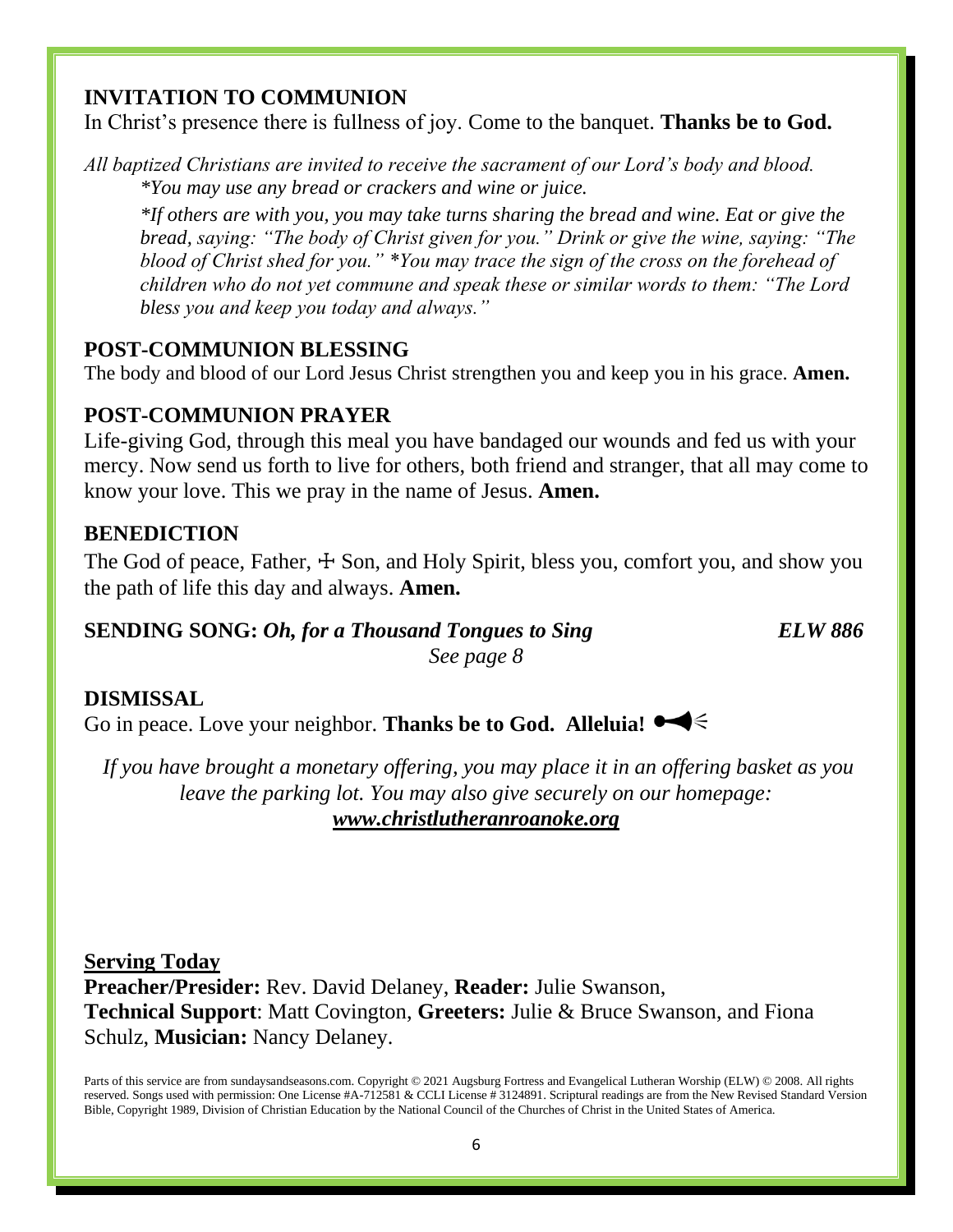*God of Grace & God of Glory*God God of grace and of  $g$ lo - ry, on your peo - ple  $\mathbf{1}$ scorn the Christ, as  $\overline{2}$ Lo! The hosts of vil round us e =  $\blacksquare$ Cure your chil - dren's war ring mad - ness; pride to  $\overline{3}$ bend our Save us from weak  $ig$ na - tion e - vils  $\boldsymbol{\Lambda}$ res  $\sim$   $\equiv$ to the  $ch's$ pour your pow'r; crown your  $an$ cient chur  $sto - ry;$ sail his ways! From the fears that long have bound us your con - trol; shame our wan self ish glad - ness, ton. we de - plore; let the gift of your sal va - tion  $\sim$ bring its bud to glo-rious flow'r. Grant us wis-dom, grant us cour-age free our hearts to faith and praise. Grant us wis-dom, grant us cour-age rich in things and poor in soul. Grant us wis-dom, grant us cour-age, be our  $g$ lo - ry ev - er - more. Grant us wis-dom, grant us cour-age, for the fac-ing of this for the fac - ing this hour. hour, of the  $\|$ iv - ing of these days, the  $\mathbf{liv}$  - ing of these days. for for we miss your king-dom's goal, lest we miss your king-dom's goal. lest serv - ing you whom we a - dore,  $s$ erv - ing you whom we a - dore.

Text: Harry E. Fosdick, 1878-1969 Music: CWM RHONDDA, John Hughes, 1873-1932